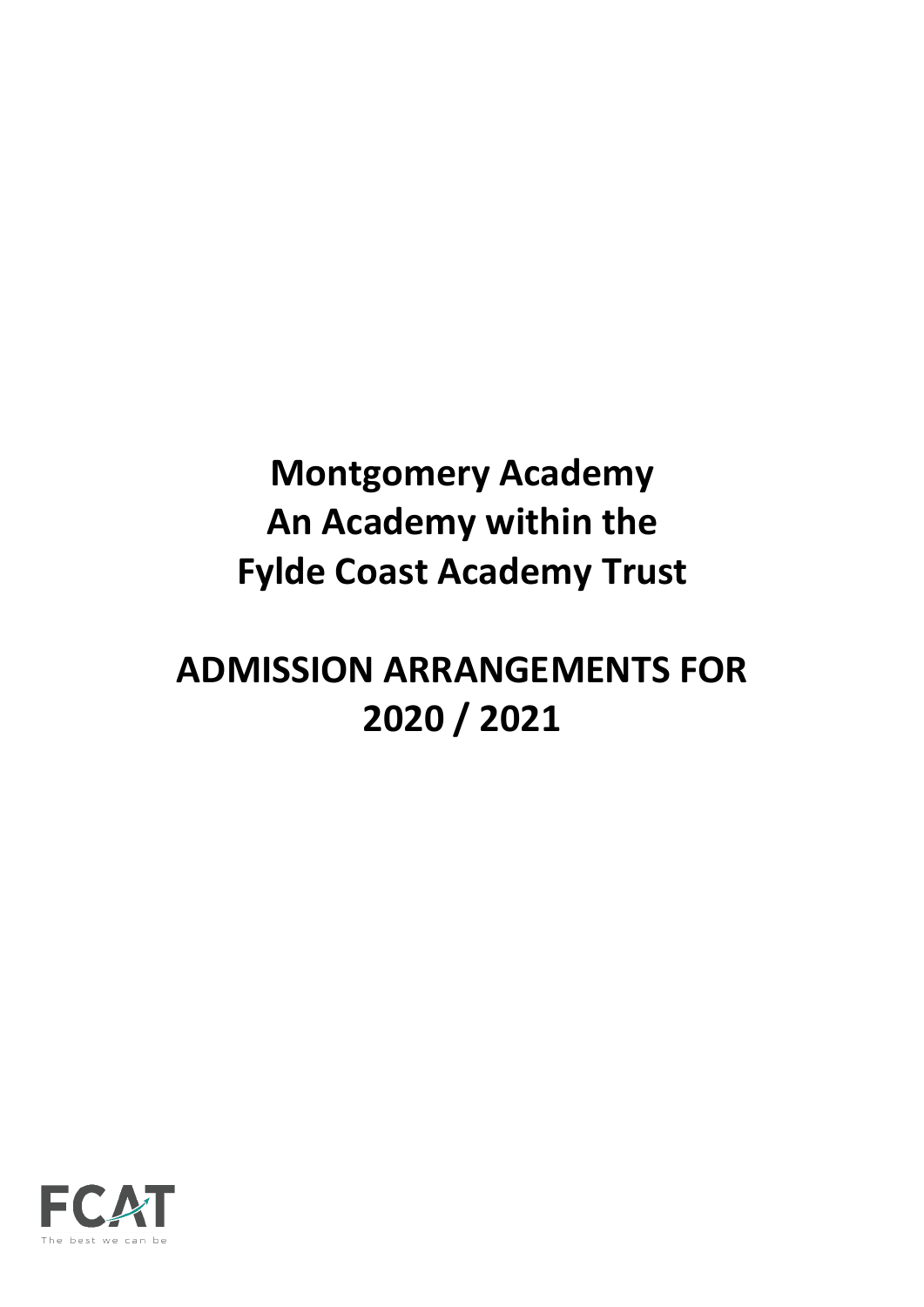*Fylde Coast Academy Trust (FCAT) is the admission authority for the academies within the Trust and the allocation of school places has been delegated to the Local Authority School Admissions Team, in line with the FCAT admissions criteria.*

Montgomery Academy operates an equal preference scheme and welcomes all children.

The planned admission number for 2021/22 is 250.

#### **Application Procedures**

Applications must be made using the Common Application Form which will be made available by the Local Authority's School Admissions Team. Applications can also be made online via the Local Authority's website: www.blackpool.gov.uk/schooladmissions

Applications must be made direct to the Local Authority no later than the **31st October 2019**.

All places will be offered by the Local Authority's School Admissions Team on behalf of FCAT within the secondary co-ordinated admissions scheme operational in the Local Authority's area.

You must apply to the authority where you live. If you are unsure, for example if you live near council boundaries, it is whichever Local Authority you pay your council tax to. You can apply for a primary school in any area, but you must apply to your home authority.

If you live outside Blackpool, you can apply online at Lancashire County Council School Admissions.

All places will be offered by the Local Authority on behalf of FCAT, within the primary / secondary coordinated admissions scheme operational in the Local Authority's area. The national offer date for admissions to Year 7 will be the **1st March 2021.**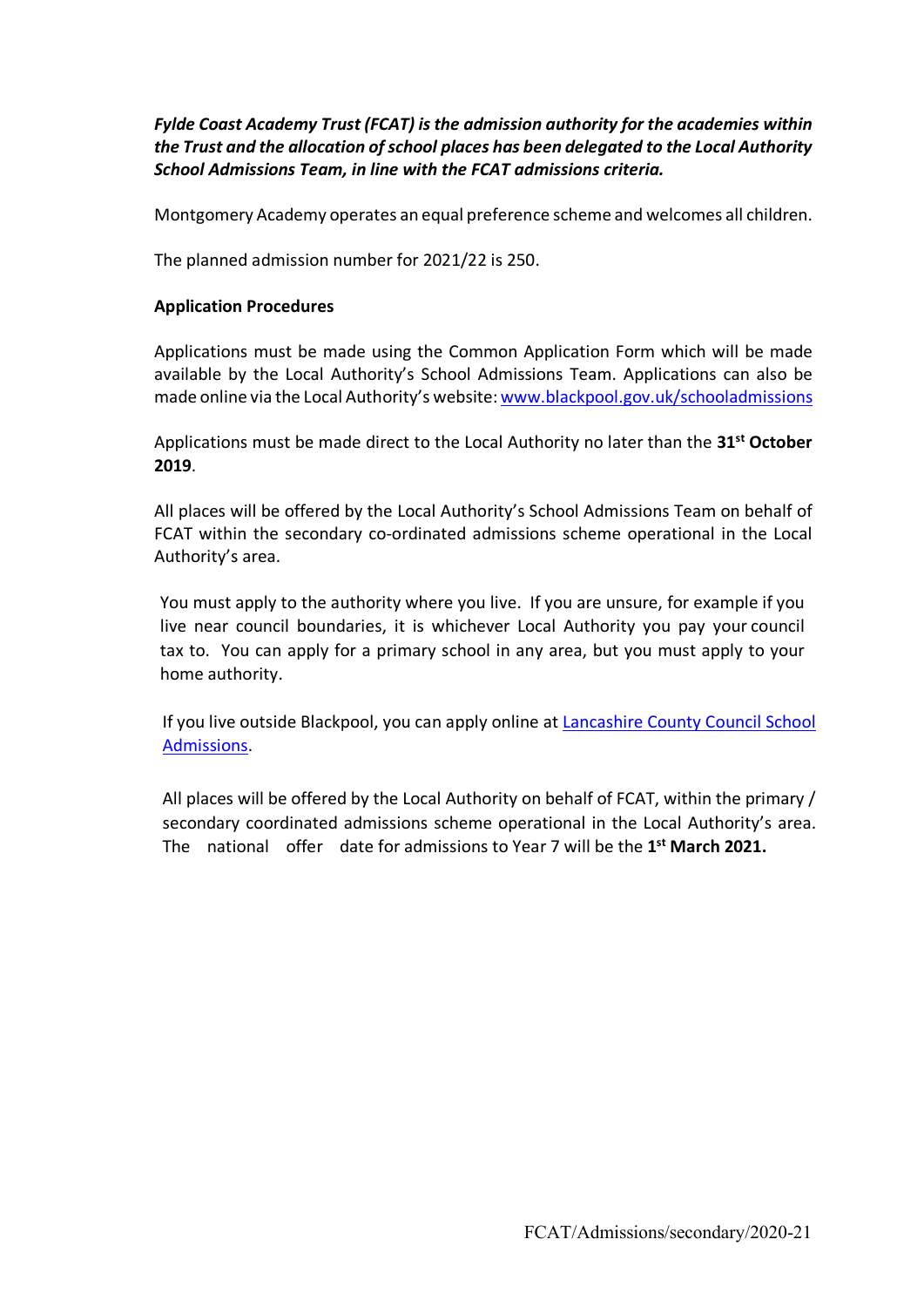# **Oversubscription Criteria**

If your child has a Statement of Special Educational Needs or Educational Health Care Plan which names this school, then the school must give your child a place. If you apply for a place in the middle of the school year, the school must give your child a place straightaway, even if classes are full.

Where the number of applications for admission is greater than the published admission number, applications will be considered against the criteria set out below. After the admission of students with a Statement of Special Educational Needs or Education and Health Care Plan where Montgomery Academy is named, the criteria will be applied in the order in which they are set out below:

- 1. **Looked after children** and previously looked after children. This includes any "looked after child" and any child who was previously looked after but immediately after being looked after became subject to an adoption, residence or special guardianship order. This criterion will also apply to children who were previously in state care outside of England and have ceased to be in state care as they have been adopted. This is in accordance with advice from the Minister of State for Schools.
- 2. **Medical, Social or Welfare reasons**. Where there are exceptional serious, sensitive and compelling circumstances that are directly relevant to the academy, priority may be given. Professional evidence to demonstrate exceptional or compelling reasons why only this academy can cater for a particular child's needs on any of these grounds must be provided with the application. The evidence must set out the reasons and level of risk to the child or family and why the academy is the only suitable school; plus any difficulties which would arise if the child had to attend an alternative school.

It should be noted that all schools can make provision for special educational needs, and can also manage common conditions e.g. asthma, epilepsy and diabetes.

Only exceptional reasons directly relevant to the academy will be considered. Priority will be given to the child only if the submitted evidence unequivocally proves the circumstances and demonstrates why any alternative school would be unsuitable. Parents are responsible for providing the evidence.

- 3. **Children who will have a sibling** in attendance at Montgomery Academy at the time of transfer. The term "sibling" includes stepchildren, half brothers and sisters and adopted and foster children who are living with the same family at the same address.
- 4. **The children of staff** who have been employed by Montgomery Academy for two or more years, or who meet a skills shortage.
- 5. **All other pupils** with priority given to those that live nearest to Montgomery Academy. The measurement will be taken in a straight line from the centre point of the residence to the centre point of the Academy, using the Local Authority's geographical information system (GIS). This will normally be the one where the child wakes up for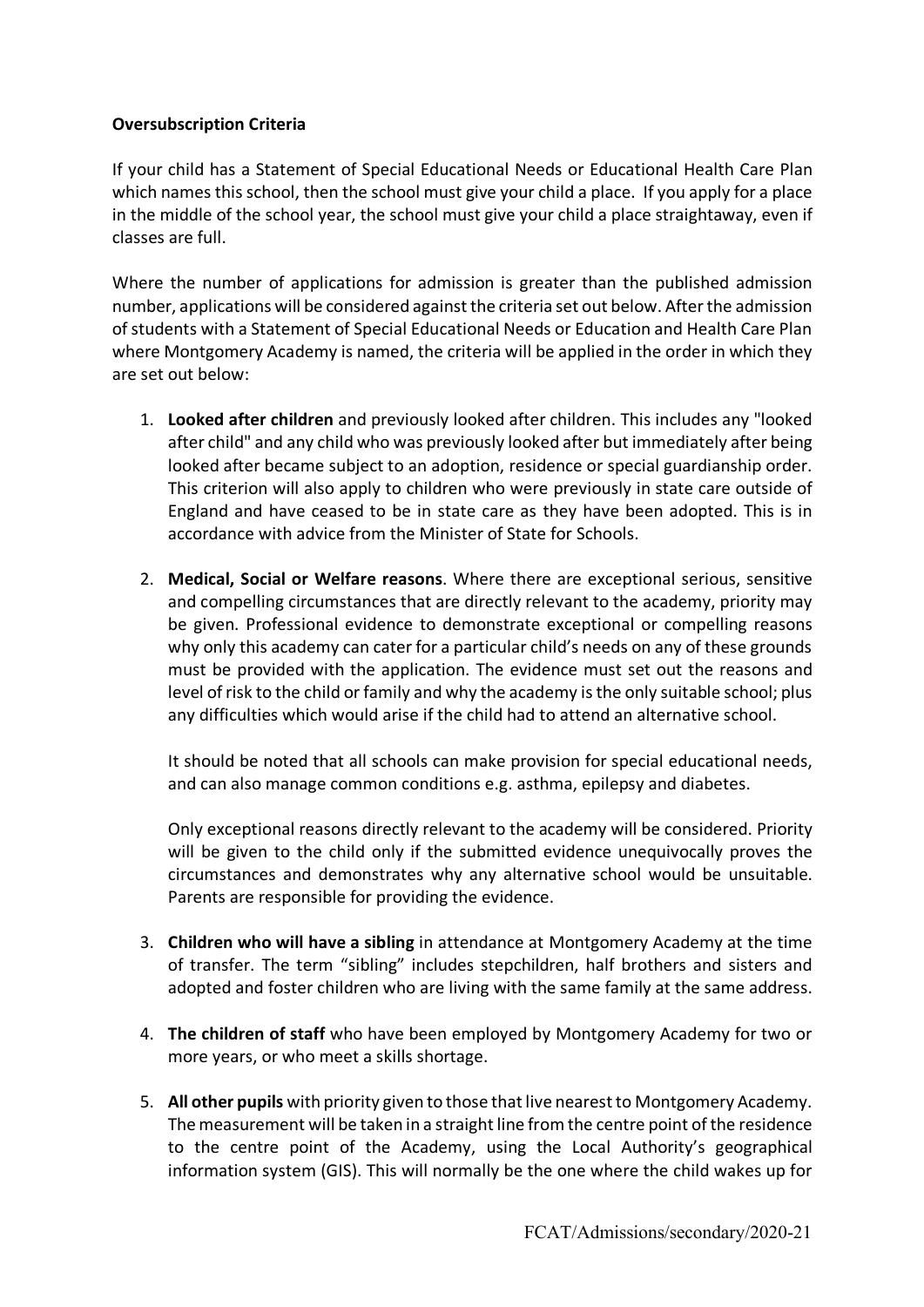the majority of school days (Monday to Friday). Proof of residence may be requested at any time throughout the admissions process.

#### **Tie Break**

Where there is oversubscription within any of the determined criteria, then priority for places will be decided in a straight line distance measure, (home to academy,) using the local authority's measuring system. The nearest to the academy will have priority for admission.

**There will be a right of appeal to an Independent Appeals Panel for external applicants refused admission. Parents have 20 school days to compile and lodge hearings.**

### **Late Applications**

Applications received after the published closing date will be treated as late applications.

Only in exceptional circumstances, and where appropriate evidence is provided, will those applications received after the closing date (but before offers of places have been made) be considered concurrently with those applications received on time.

The circumstances which might justify a late application include, but are not restricted to, the illness of a single parent/carer which might have reasonably impinged upon their ability to submit an application on time or where a family has just moved into the area.

### **Change of Preference**

You can only request a change of preference up until the closing date – you must put this in writing. Once an application has been submitted, and the closing date has passed, a change of preference can only be actioned if there is a significant change in circumstances, i.e. a house move.

**You will be unable to access the online system after the closing date**. Any requests for a change of preference should be made in writing, but evidence must be provided to demonstrate the reasons for your changes.

#### **Fraudulent Applications**

If it is found that a child has been allocated a place due to misleading information having been provided, for example an incorrect address, then the offer of a place may be withdrawn and the offer of an alternative school will be made by the Local Authority

#### **Waiting Lists**

Waiting lists will be set up in the week following the notification being sent to parents. As places become available, the child highest on the waiting list will be offered the place. This is not dependent on whether an appeal has been submitted.